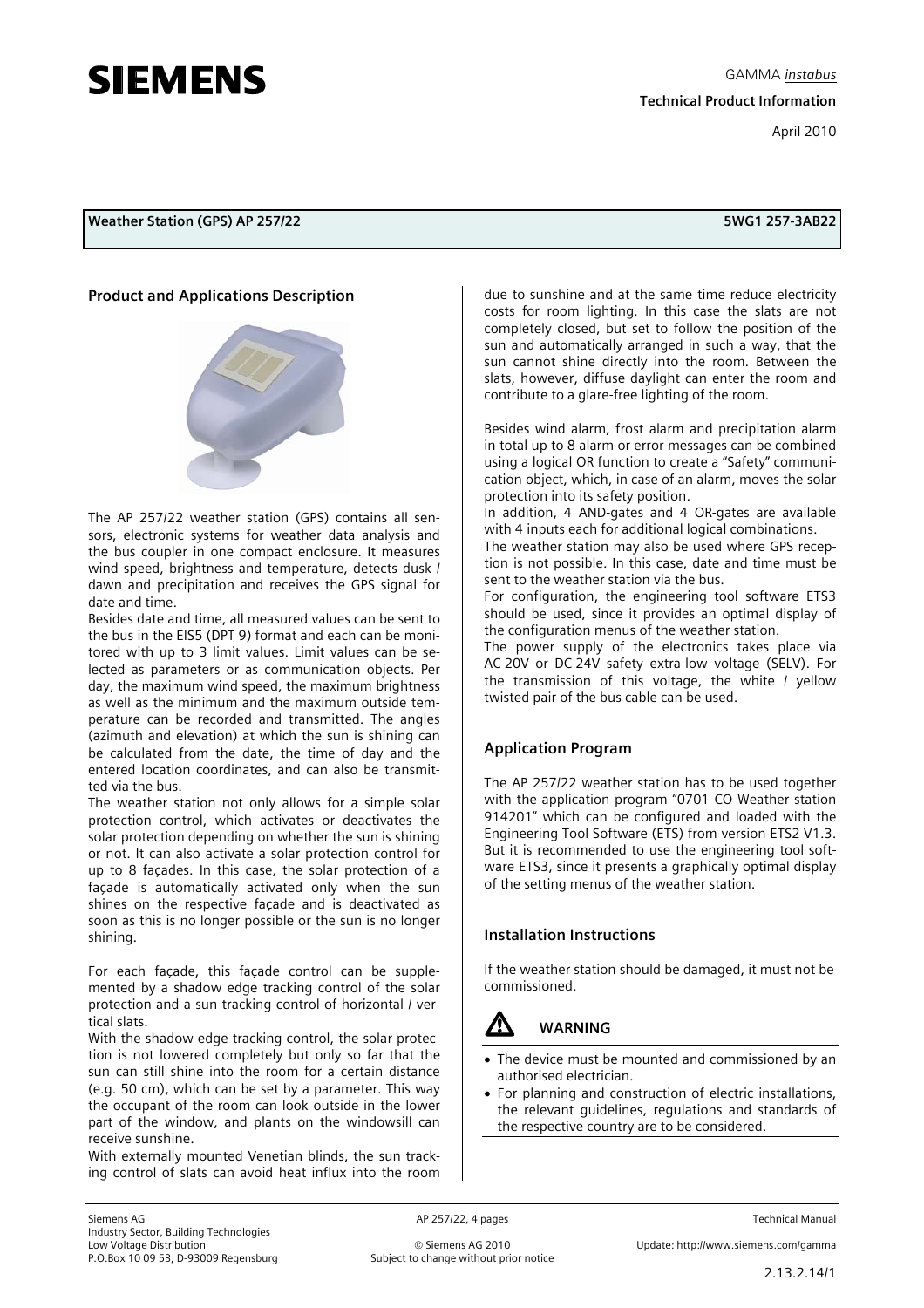#### **Technical Product Information**

April 2010

### **Weather Station (GPS) AP 257/22 5WG1 257-3AB22**

### **Technical Specifications**

#### **Sensors**

- Wind sensor: Measuring range: 0 ... 35 m/s, Resolution: 0.1 m/s precision at ambient temperature -20…+50°C: ±22% of measured value with air flow from 45…315° ±15% of measured value with air flow from 90…270° (air flow onto the front equals 180°)
- Brightness sensor: Measuring range: 0 ... 150.000 lux, Resolution at: 0 ... 120 lux 1 lux 121 ... 1.046 lux 2 lux 1.047 ... 52.363 lux 63 lux • 52.364 ... 150.000 lux 423 lux Precision:  $\pm 20\%$  at 0 lx ... 10 klx ±15% at 10 klx … 150 klx • Temperature sensor: Measuring range:  $-30$  ...  $+50$  °C, Resolution: 0.1 °C Precision:  $\pm 0.5^{\circ}$ C at +10...+50 $^{\circ}$ C,

 ±1°C at -10…+10°C, ±1,5°C at -25…-10°C

• Rain sensor: Heating: approx. 1.2 W

#### **Voltage supply**

- Bus voltage: via the bus line
- Bus current: max. 8 mA
- Auxiliary power sensor electronics: AC 20 V (AC 12...28V) 50/60 Hz or DC 24 V (DC 12...40V) max. 185 mA at DC 12V, residual ripple < 10%, max. permissible cable length 100 m • Power consumption: max. 2.3 VA

# **Operator elements**

• 1 commissioning button: for switching over between normal mode / addressing mode

#### **Display elements**

- 1 red LED: for display of normal mode / addressing mode (off / on)
- 1 red LED: as control display for GPS reception

#### **Connections**

- Voltage supply: plug terminals for solid conductors or finely stranded conductors 0.5 ... 1.5mm²
- Bus connection: screwless bus terminal, 0.6... 0.8 mm  $\emptyset$  single-wire, insulation strip length 5 mm.

#### **Mechanical data**

- housing: plastic
- Dimensions: approx. 118 mm  $x$  96 mm  $x$  77 mm (L  $x$  W  $x$  H)

Update: http://www.siemens.com/gamma © Siemens AG 2010 Low Voltage Distribution

- Weight: approx. 170 g
- Fire load: approx. 5360 kJ
- Mounting: Mast or wall mounting

#### **Electric safety**

- Degree of pollution (according to IEC 60664-1): 2
- Type of protection (according to EN 60529): IP 44
- Overvoltage category (according to IEC 60664-1): III
- Bus: safety extra-low voltage (SELV) DC 24 V
- Device complies with: EN 50090-2-2

#### **EMC requirements**

• complies with EN 50090-2-2

#### **Environmental conditions**

- Climatic conditions: EN 50090-2-2
- Ambient temperature operating: 30 ... + 50 °C
- Ambient temperature non-op.: 30 ... + 70 ° C
- Relative humidity (non-condensing): 5 % … 93 %

#### **Markings**

• KNX *EIB* 

#### **CE mark**

complies with the EMC regulations (residential and functional buildings), and low voltage regulations

#### **Location and Function of the Display and Operating Elements**



#### Figure 1

- 1 Spring-force auxiliary voltage terminal AC 20V / DC 24V
- 2 Slot for cable connection to the precipitation sensor in
- the casing lid
- 3 GPS antenna
- 4 LED for GPS signal
- 5 Bus terminal
- 6 Commissioning button
- 7 Commissioning LED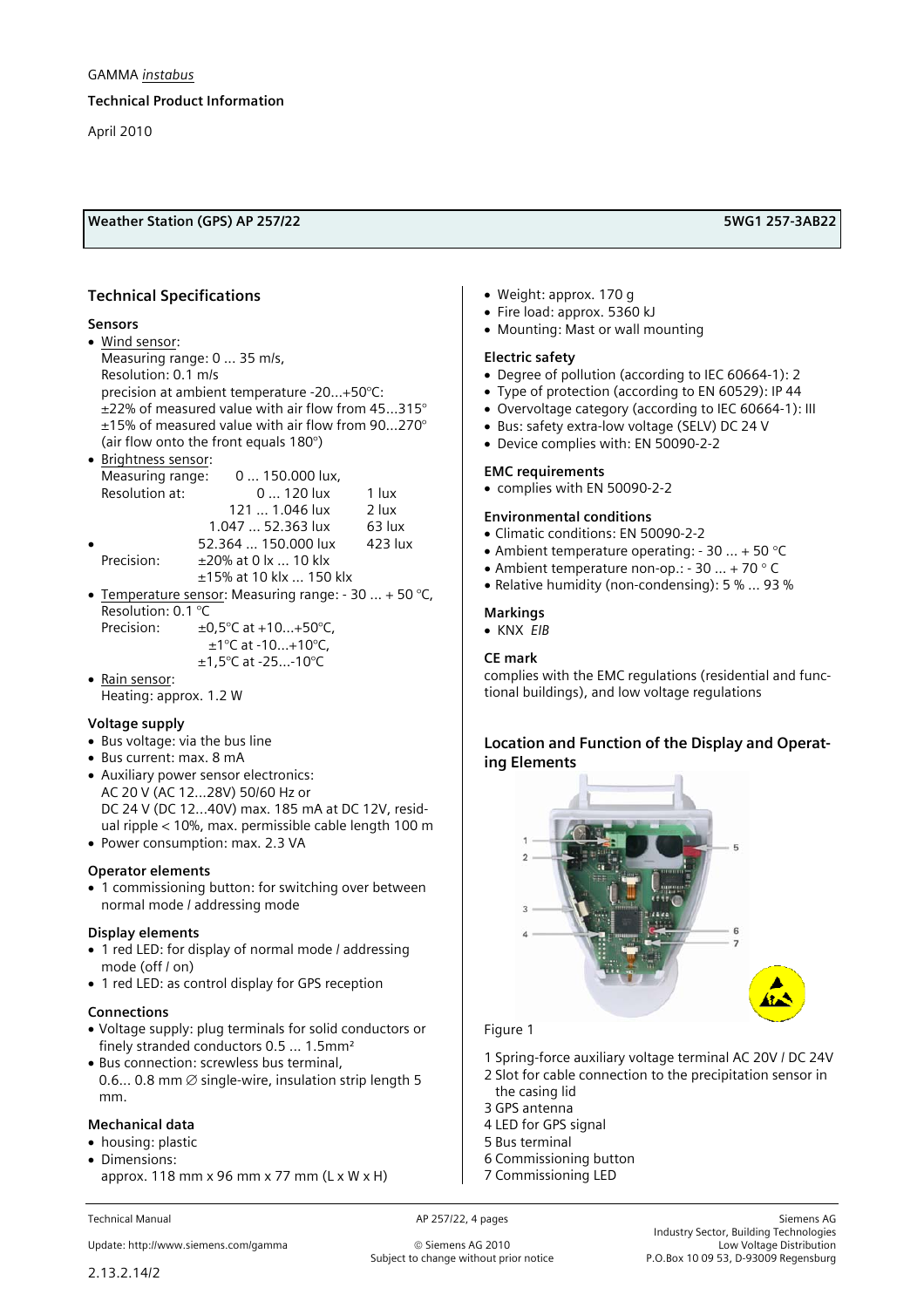## **Weather Station (GPS) AP 257/22 5WG1 257-3AB22**

#### **Mounting and wiring**

#### **Location**

Select a position on the building where wind, rain and sunshine can be recorded by the sensors without impairment. No structural elements should be mounted above the weather station from which water could continue to drop on to the precipitation sensor even after rain or snow has stopped. The weather station should not be shaded by the building or e.g. trees. There must be at least 60 cm free space under the weather station to allow for correct wind measurements and to prevent the station from being snowed in.

Magnetic fields, transmitters and interference fields from electrical consumers (e.g. fluorescent lamps, neon signs, switch mode power supplies etc.) can block or interfere with the reception of the GPS signal.

The weather station must be mounted on a mast or a vertical wall (see fig. 2) and be leveled horizontally across the top (see fig. 3).

The mounting side of the weather station should be directed to north, if possible.



Figure 2



Figure 3

#### **Mounting**

The supplied combined wall / mast holder is fastened to the rear side of the housing with adhesive tape on delivery.

Mounting on a wall:

Fasten the holder vertically with the even side to the wall, with the crescent-shaped bar to the top (see fig. 4).



Figure 4

Mounting on a mast / pole:

Fasten the holder vertically with the curved side to the mast / pole and the bar to the bottom (see fig. 5).



Figure 5

View of the rear wall and drilling scheme: Dimensioning of the rear of the enclosure with holder: see fig. 6,

Drilling scheme: see fig. 7.